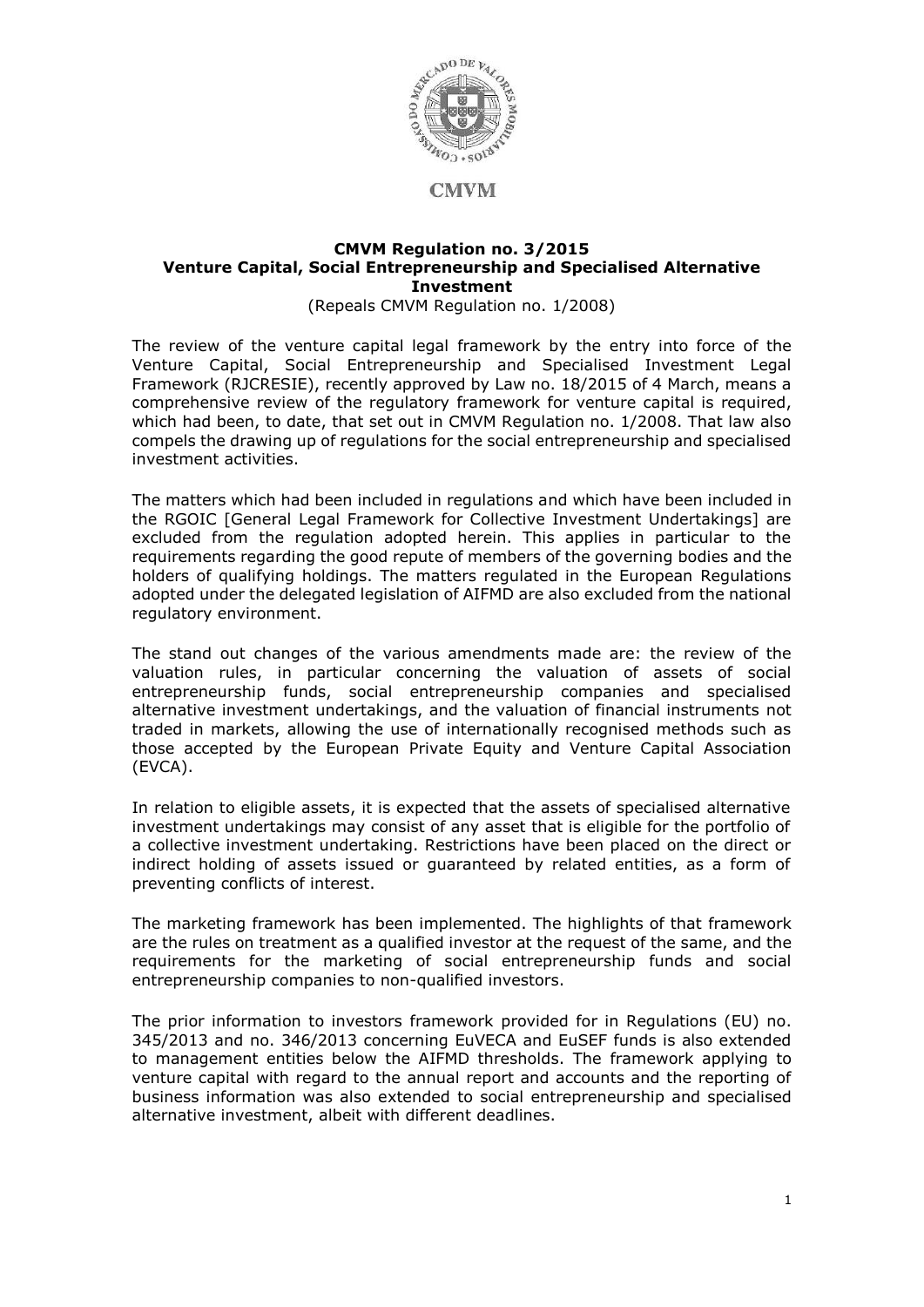

Lastly, the rules governing mergers and splittings of venture capital investment undertakings, social entrepreneurship funds and specialised alternative investment undertakings were regulated in terms of vicissitudes.

The contributions received through the CMVM Public Consultation no. 1/2015 were considered in the solutions adopted in this Regulation.

Thus, under the provisions of article 67 (2) of the Venture Capital, Social Entrepreneurship and Specialised Alternative Investment Legal Framework, approved by Law no.  $18/2015$  of 4 March, article 353  $(1)(b)$  and article 369  $(1)$ , both of the Securities Code, and article 12 (r) of the CMVM Statutes, approved by Decree-Law no. 5/2015 of 8 January, the Management Board of the Portuguese Securities Market Commission (CMVM) approves the following Regulation:

#### **Title I General provisions**

## **Article 1 Scope**

This Regulation builds on the framework provided for in the Venture Capital, Social Entrepreneurship and Specialised Alternative Investment Legal Framework, approved by Law no. 18/2015 of 4 March, hereinafter abbreviated as «Legal Framework», specifically in respect of the following matters:

- a) Terms and conditions of operation;
- b) Rules applying to specialised alternative investment companies and specialised alternative investment funds;
- c) Rules applying to social entrepreneurship companies and social entrepreneurship funds;
- d) Marketing;
- e) Vicissitudes of investment undertakings.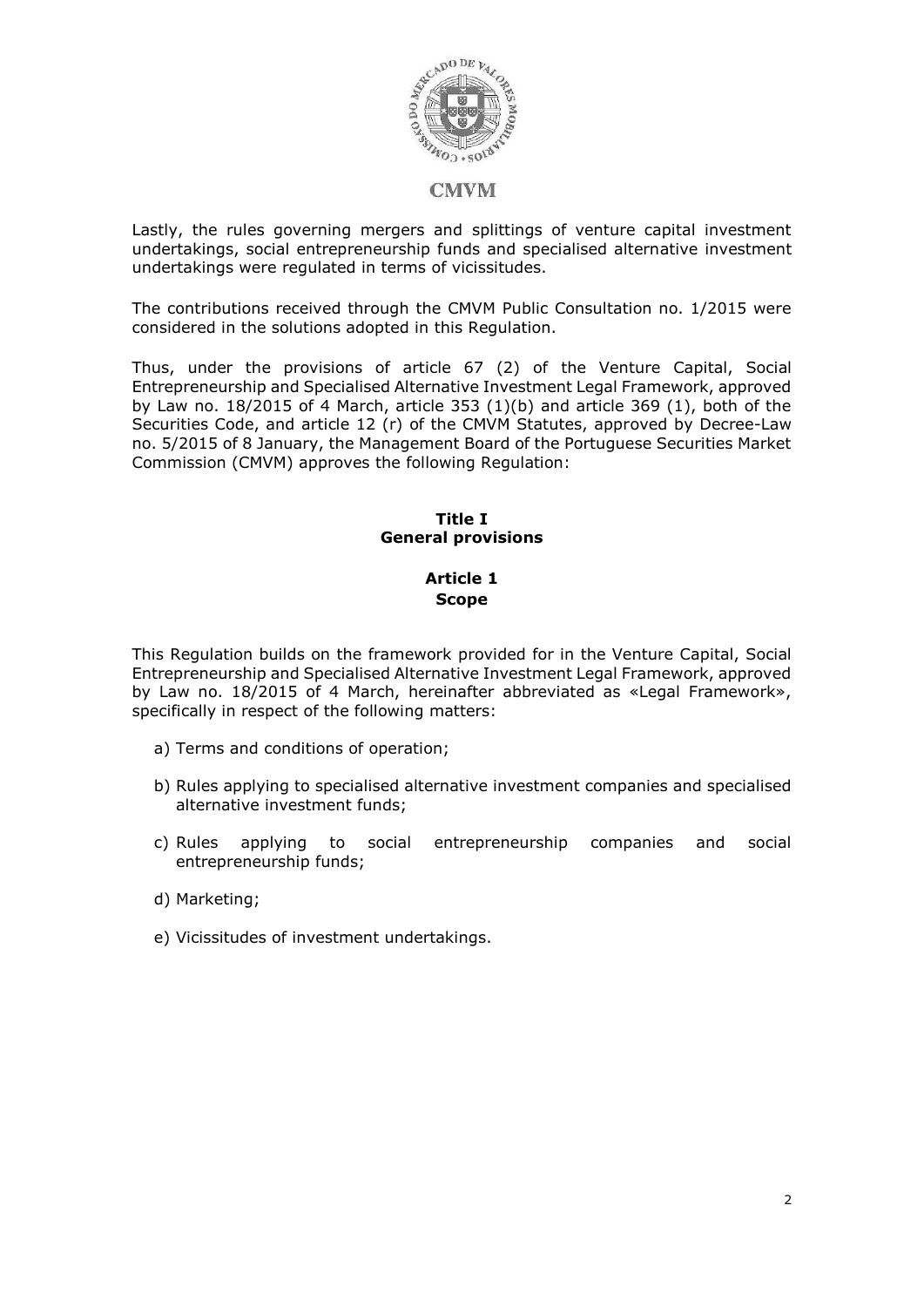

#### **Title II Terms and conditions of operation**

# **Chapter I Valuation**

#### **Section I General rules**

## **Article 2 Principles**

1. The assets of venture capital investment undertakings, venture capital companies, social entrepreneurship funds, social entrepreneurship companies and specialised alternative investment undertakings are valued using the fair value method.

2. The assets referred to in preceding paragraph are valued with the following minimum frequency, unless a shorter frequency is established in the management rules or in-house rules of procedure:

- a) Annually, for social entrepreneurship funds, social entrepreneurship companies and specialised alternative investment undertakings; and
- b) Half-yearly, for venture capital investment undertakings and venture capital companies.

3. The method, frequency and criteria for valuing the assets of venture capital investment undertakings, social entrepreneurship funds and specialised alternative investment undertakings, as well as venture capital companies and social entrepreneurship companies are specifically established in the management rules or in-house rules of procedure, respectively, and in the annual report and accounts.

4. The management entities adopt uniform criteria and assumptions for the valuation of identical assets in their portfolios under management, unless the situation has specific features that justify the adoption of different criteria and assumptions, the grounds for which shall be well-reasoned.

5. In the audit report of the annual accounts, the auditors state whether the valuation criteria and assumptions were complied with.

## **Article 3 Valuation datasheet**

The criteria, assumptions and sources used in the individual valuation of each asset, including forward contracts, are justified in detail and filed in accordance with article 307-B (1)(a) and (3) of the Securities Code.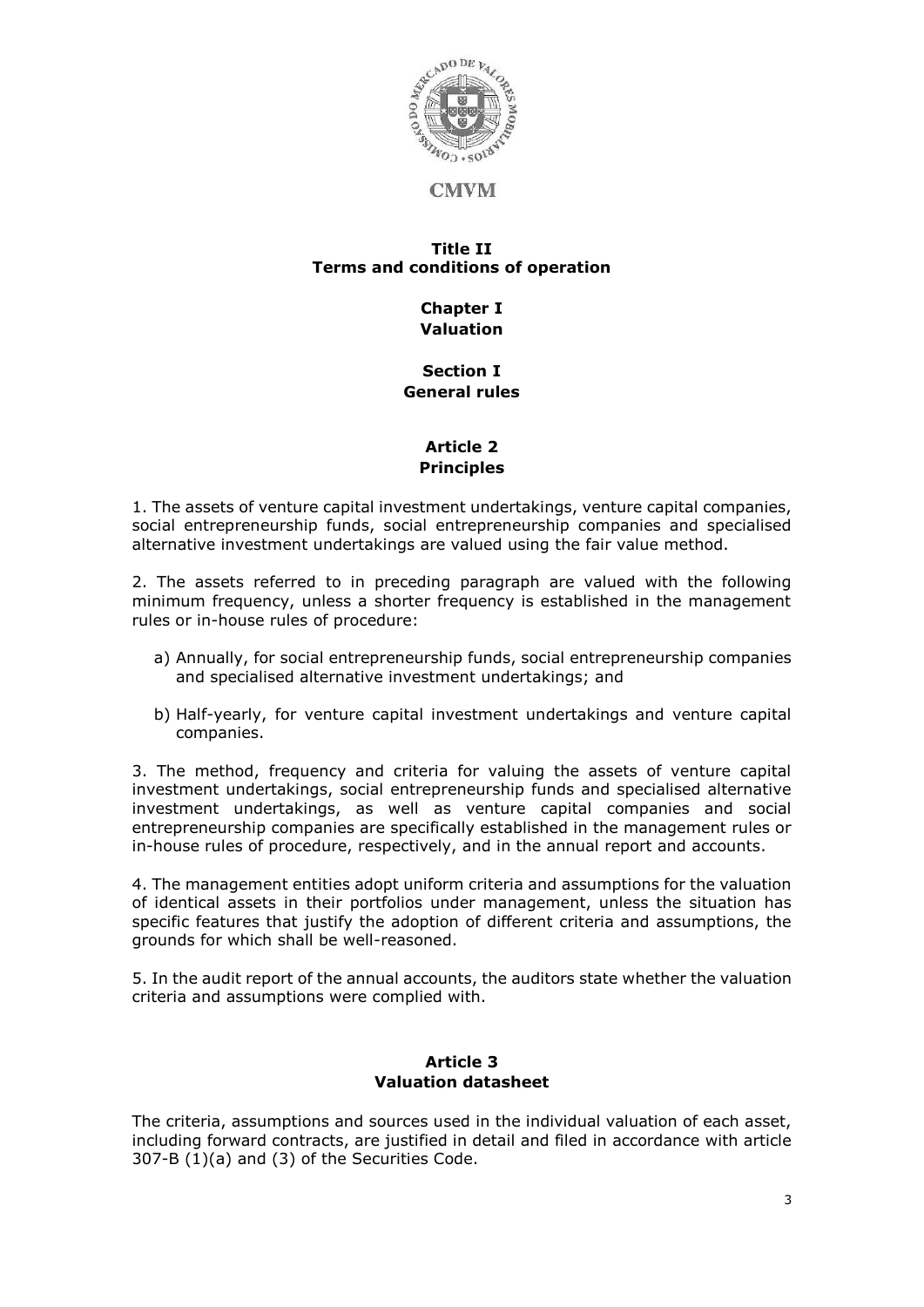

### **Section II Valuation of the assets of venture capital investment undertakings and venture capital companies**

## **Article 4 Valuation of financial instruments not traded on an organised market**

1. The fair value method, obtained by one of the following criteria, is used for the valuation of financial instruments not traded on an organised market that form part of the venture capital investment assets:

- a) Acquisition value;
- b) Materially relevant transactions, carried out within the 12 months immediately prior to the valuation, and also those carried out by entities independent of the venture capital fund, the venture capital company and the venture capital investment company;
- c) Multiples of comparable companies, particularly in terms of business activity, size, leverage and profitability;
- d) Discounted cash flows;
- e) Last asset value disclosed by the entity responsible for management in respect of shareholdings in collective investment undertakings;
- f) Other internationally recognised methods, in exceptional situations duly substantiated in writing.

2. Whenever the criterion established in sub-paragraph (b) of the preceding paragraph is used, the existence of facts or circumstances occurring after the transaction date, which may imply a change in the value considered at the time of valuation, shall be assessed.

3. When the transactions referred to in paragraph 1(b) exist, their value is used to assess the venture capital assets.

4. The acquisition value can only be used over the 12 months following the acquisition date.

5. Loans and other instruments of a debt-related nature not traded on an organised market, which are acquired or granted as part of venture capital investments, are valued in accordance with the criterion set out in paragraph 1(d), taking into account:

- a) The contractually established maturities;
- b) The planned principal repayments and amortisations;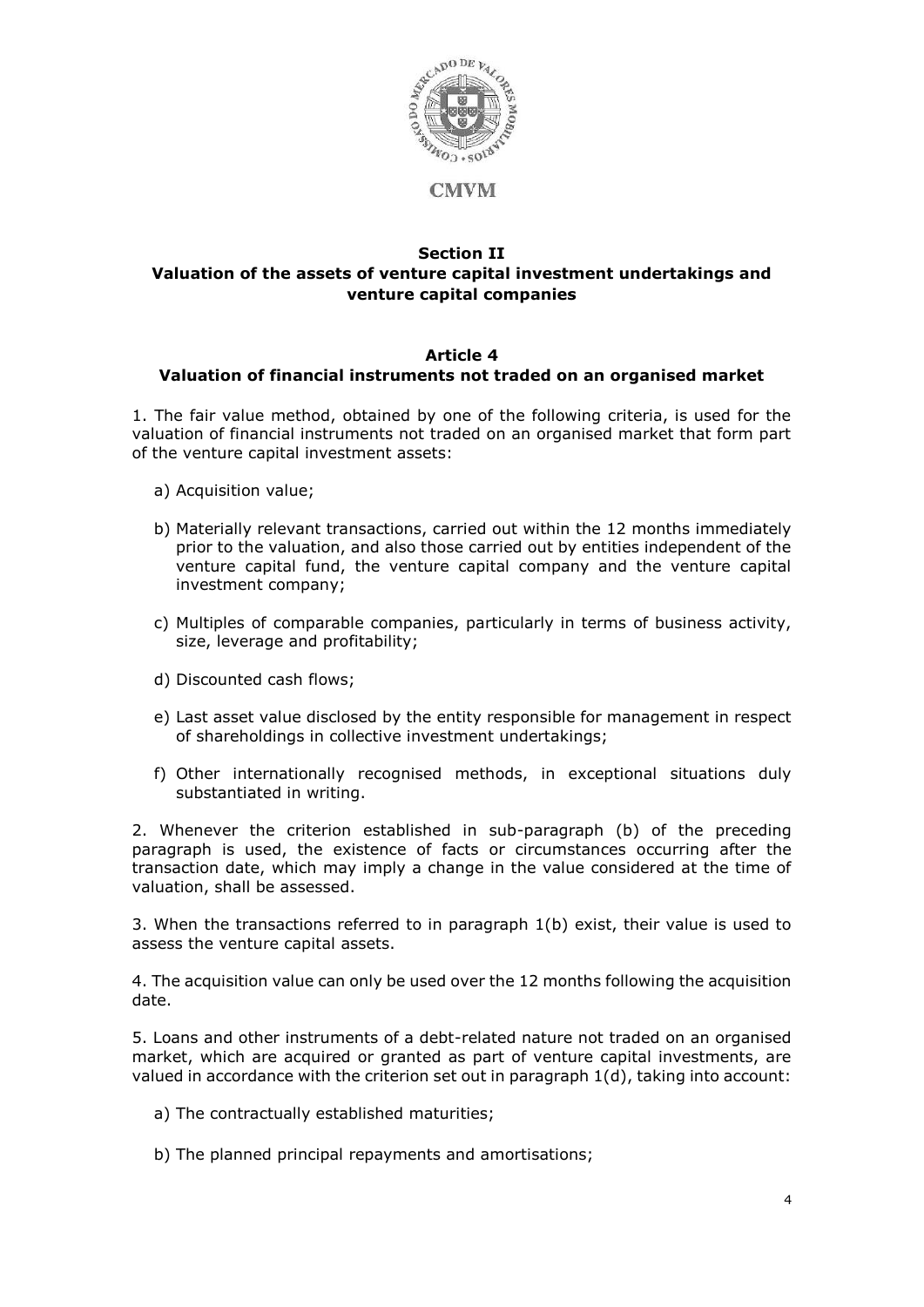

c) The effective interest rate calculated taking into account the following:

- i) The current market interest rates and borrower's credit risk; or
- ii) The interest rate that would apply if the loan had been granted on the valuation date.

6. In exceptional and duly substantiated situations in writing, the valuation of the assets referred to in the preceding paragraph may be carried out in accordance with the acquisition cost criterion, taking into account:

- a) The amount by which loans and other instruments of a debt-related nature were measured at initial recognition;
- b) The accumulated principal repayments and amortisations;
- c) Irrecoverable amounts;
- d) Situations that may have a material impact on value; and
- e) The expectation of realisation.

7. The right and obligation to trade a particular venture capital asset at a future date (forward contract) is valued and recognised on the balance sheet in accordance with the criteria set out in paragraph 1.

### **Article 5**

## **Valuation of financial instruments traded on an organised market**

Financial instruments traded on an organised market that form part of the assets of venture capital investment undertakings and venture capital companies are valued in accordance with articles 30 (2) and 31 of the CMVM Regulation no. 2/2015 on collective investment undertakings (transferable securities and real estate) and the marketing of individually-subscribed open pension funds, *mutatis mutandis*.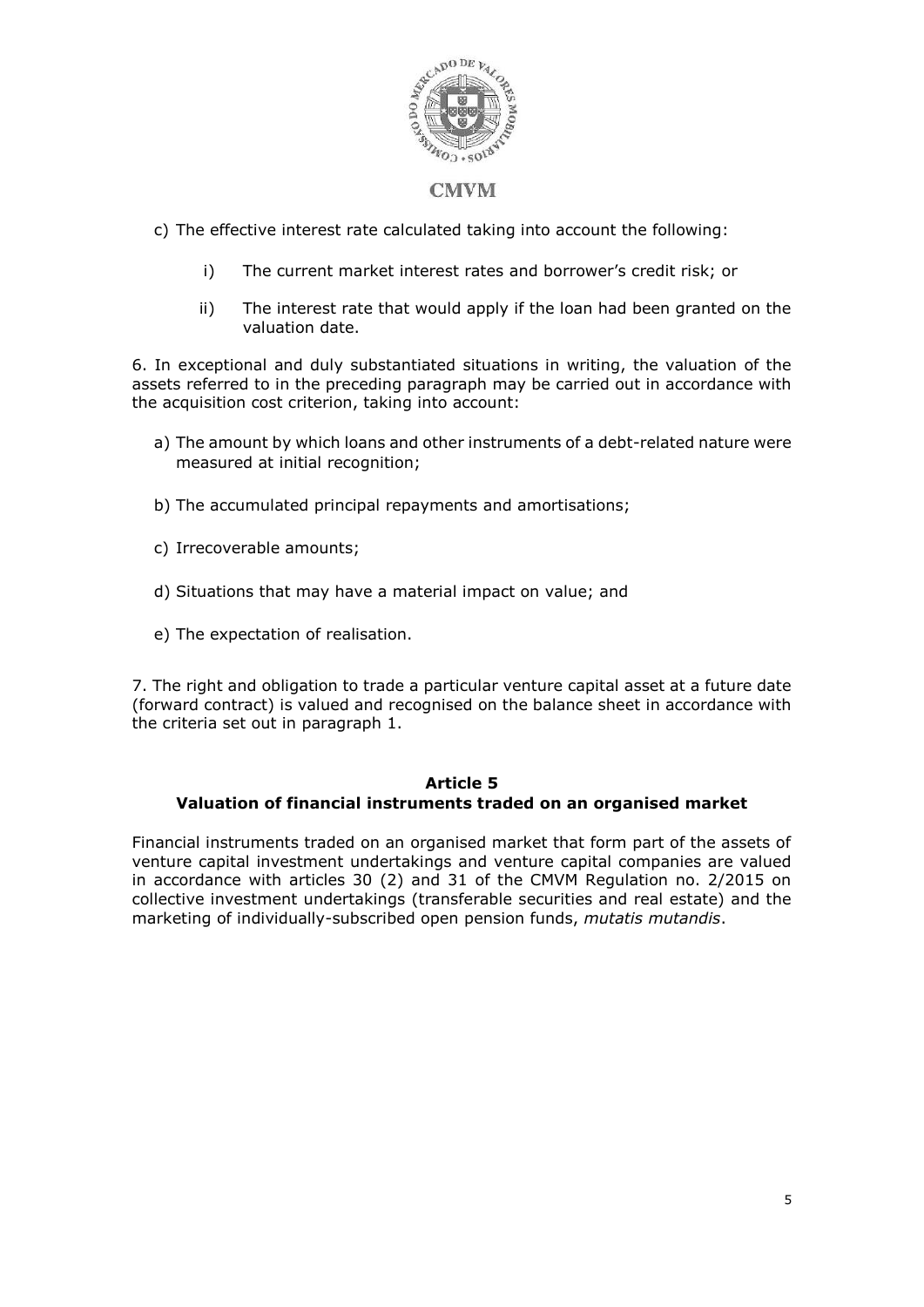

## **Section III Valuation of social entrepreneurship assets**

### **Article 6 Valuation of assets of social entrepreneurship funds and social entrepreneurship companies**

1. The fair value method obtained in accordance with the best practices in the social investment sector is used for the valuation of the assets of social entrepreneurship funds and social entrepreneurship companies, taking into account the quantifiable positive social result or impact of the investments made.

2. The management entities of social entrepreneurship funds and social entrepreneurship companies adopt procedures which, for the purposes of the valuation referred to in the preceding paragraph:

- a) Are clear and transparent; and
- b) Include indicators that can, depending on the corporate purpose of the type of company, quantify the positive social impact of its activity.

### **Chapter II**

### **Specialised Alternative Investment Undertakings and Investment in Social Entrepreneurship**

### **Article 7**

### **Assets of specialised alternative investment undertakings**

1. The assets of specialised alternative investment undertakings may consist of any asset that is eligible for the portfolio of a collective investment undertaking.

2. The specialised alternative investment undertaking may not hold, directly or indirectly, assets in excess of 20% of their net asset value issued or guaranteed by the following entities:

- a) The promoters of collective investment undertakings of the corporate type, where appropriate;
- b) The entity responsible for management;
- c) Entities with holdings in excess of 10% of the respective net asset value;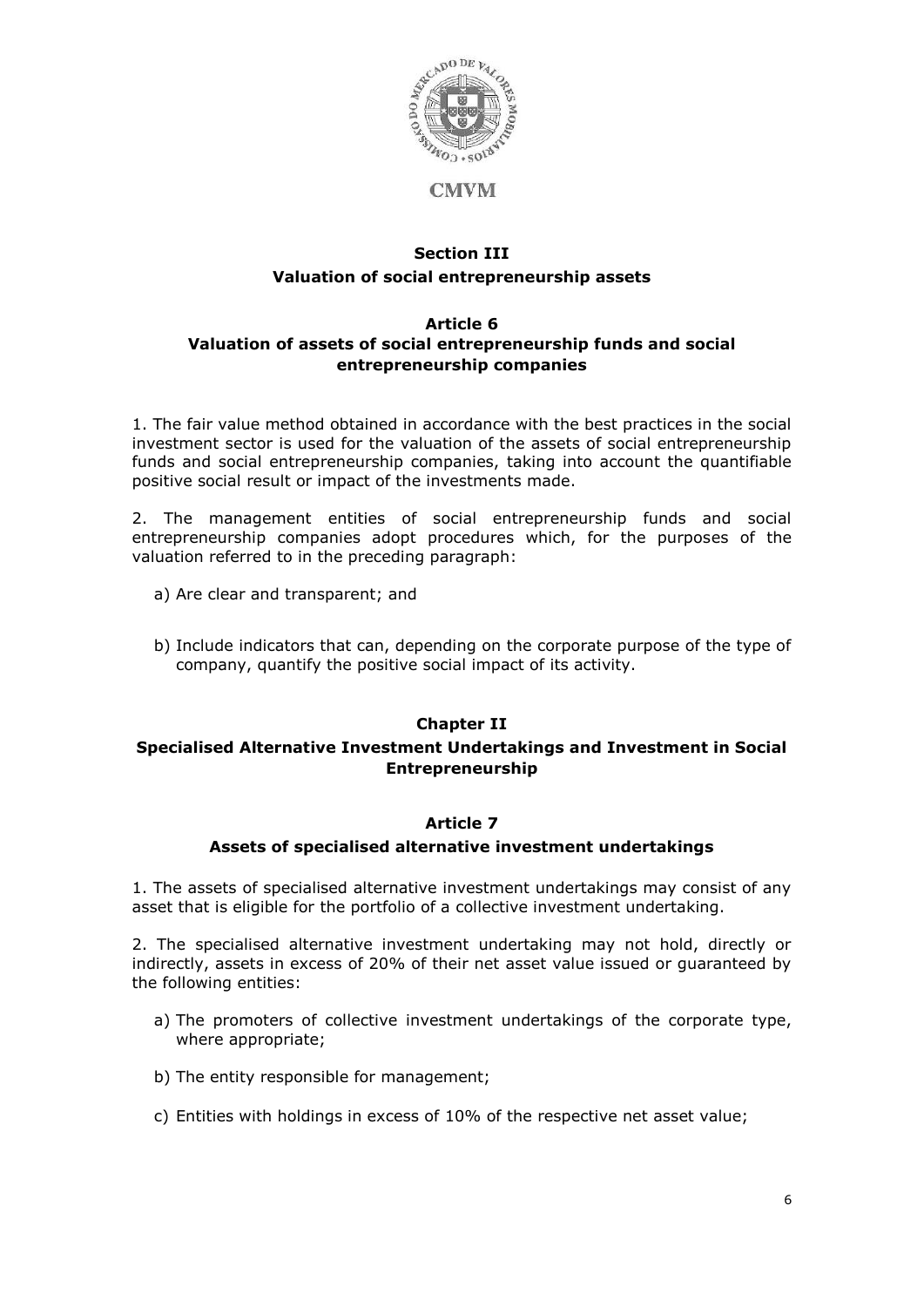

- d) Entities in a control or group relationship with the entity responsible for management, or the entities with which those are in a control or group relationship;
- e) Entities in which the entity responsible for management, or the entity with which it is in a control or group relationship, holds more than 20% of the share capital or voting rights;
- f) The depositary or any entity with which it is in one of the relationships referred to in sub-paragraphs (c) and (d);
- g) The members of the governing bodies of any of the entities referred to in the preceding sub-paragraphs.

3. The holdings referred to in this article cover ownership, usufruct, situations granting the holder the power to manage or dispose of the assets, as well as those in which, while not having either of those powers, the entity is the actual beneficiary of the proceeds of the asset or is in fact able to dispose of or manage the asset.

#### **Article 8 Assets of social entrepreneurship funds and companies**

1. The companies which are eligible to be part of the assets of social entrepreneurship funds and companies, by developing appropriate solutions to social problems in accordance with article 4 (1) of the Legal Framework, are those fulfilling the conditions laid down in article 3 (d) of Regulation (EU) no. 346/2013.

2. The limits referred to in article 9 (1)(b) and (c) of the Legal Framework do not apply to social entrepreneurship funds and companies if there are statutory or legislative limitations on investment in the share capital of entities eligible to form part of such assets.

### **Article 9**

### **Capital and net asset value requirements of specialised alternative investment undertakings**

1. 5% of the share capital of specialised alternative investment companies shall be compulsorily paid up at the time of subscription and it shall be paid up in full by the end of the first 12 months of business activity.

2. The net asset value of specialised alternative investment undertakings shall be at least EUR 1,250,000 from the first 12 months of activity onwards.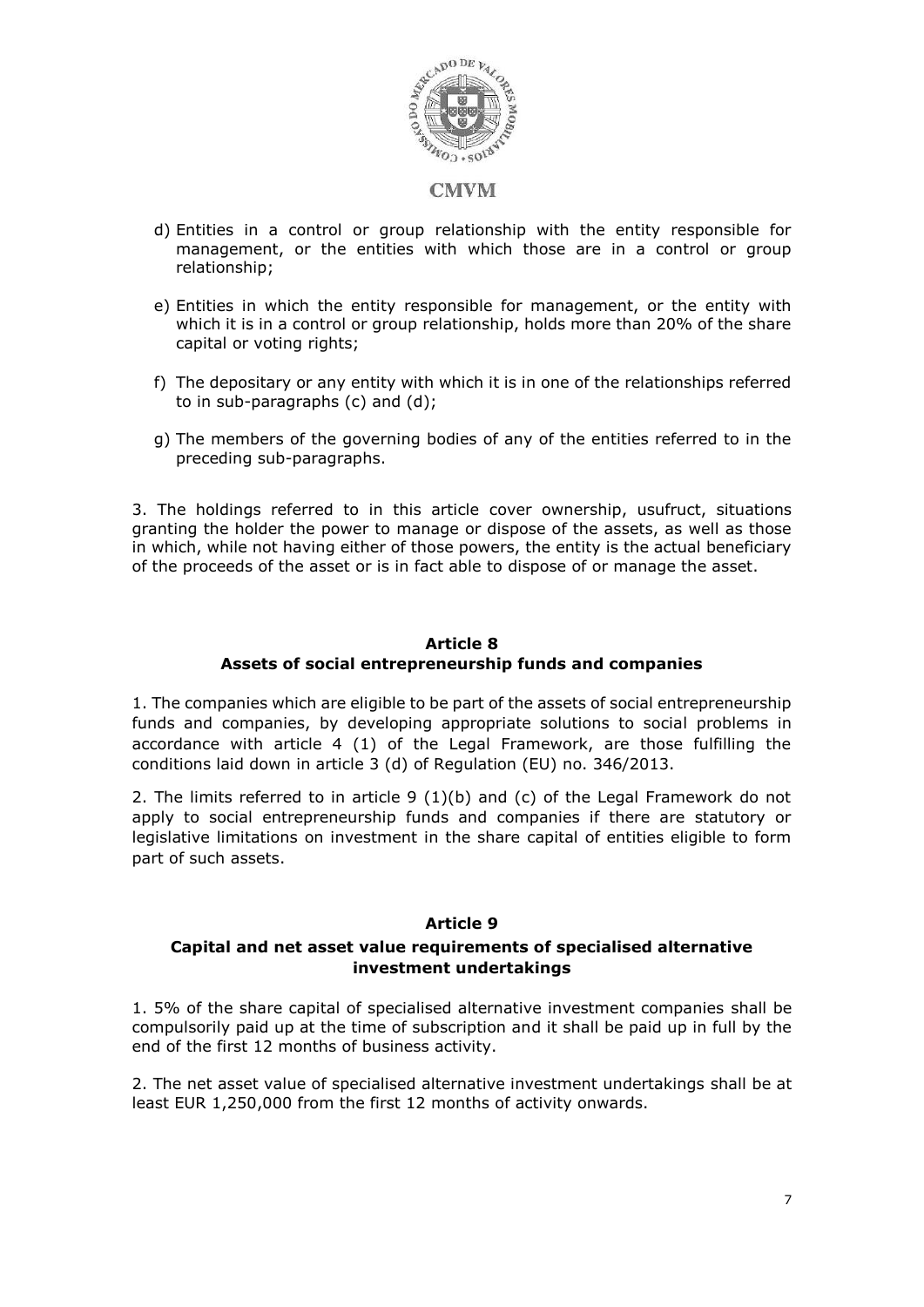

3. If the net asset value of the specialised alternative investment undertakings is less than two-thirds of the limit laid down in the preceding paragraph, the entity responsible for management convenes a general meeting of unit holders to decide on the liquidation of the undertaking. Such a general meeting has to be held no later than 40 days after verifying the net asset value shortfall.

4. The liquidation envisaged in preceding paragraph requires the approval of onequarter of the unit holders attending the meeting.

# **Title III Marketing**

## **Article 10 Qualified investors**

1. Qualified investors are considered to be, for the purposes of marketing by entities which are not subject to the rules applying to financial intermediation under the Securities Code, approved by Decree-Law no. 486/99 of 13 November:

- a) Those envisaged in article 30 (1) of the Securities Code, approved by Decree-Law no. 486/99 of 13 November; and
- b) Those who are qualified investors at their own request, in accordance with the following paragraphs.

2. The non-qualified investor may ask the entity responsible for management to be treated as a qualified investor for the purpose of subscribing investments in one or more venture capital investment undertakings and venture capital companies, in social entrepreneurship funds and companies or in specialised alternative investment undertakings, indicating these.

3. The favourable response to the request made under the preceding paragraph depends on the prior assessment of the knowledge and experience of the interested party, carried out in a documented manner by the entities referred to in paragraph 1 which undertake the marketing. This assessment is to ensure that the interested party is capable of making its own investment decisions and understands the risks associated with venture capital, social entrepreneurship or specialised alternative investments.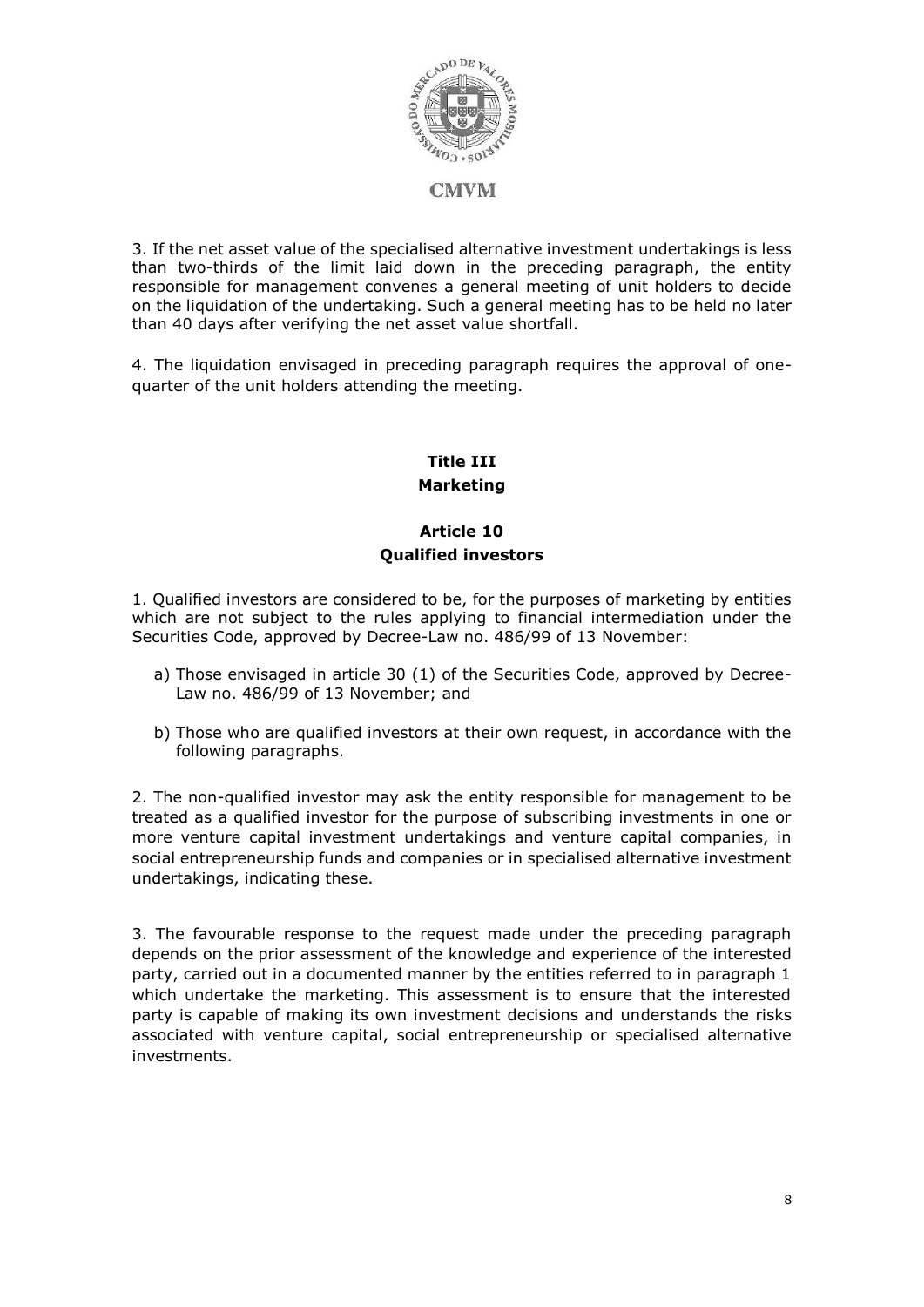

4. The interested party shall comply with at least two of the following requirements, for the purposes of the assessment referred to in the preceding paragraph:

- a) Have carried out transactions in the last three years on the relevant market concerning the activities referred to in paragraph 2;
- b) Have a portfolio of financial instruments exceeding EUR 500,000, including cash deposits;
- c) Performs or has performed roles in the financial area over at least two years, in a role requiring knowledge of the services or operations concerned.

5. When the request has been made by a legal person, the assessment envisaged in paragraph 3 and that concerning the requirement referred to in sub-paragraph (c) of the preceding paragraph are made in respect of the person responsible for the applicant's investment activities.

6. The request for treatment as a qualified investor complies with the following procedures:

- a) The interested party requests, in writing, that the entity responsible for management treats it as a qualified investor;
	- b) On completion of the assessment referred to in paragraph 3, the entity responsible for management shall inform the interested party in writing of the approval of its request and the consequences of its new status;
	- c) On receipt of that information, the interested party shall declare in writing, in a separate document, that it is aware of the consequences of its choice.

7. It is the responsibility of the investor who has applied for treatment as a qualified investor to keep the entity responsible for management informed of any change that might affect the assumptions that led to its treatment as such.

8. The entity responsible for management that becomes aware that an investor no longer meets the requirements for treatment as a qualified investor shall inform it that if it does not prove it continues to comply with the requirements, within the time limit it has specified, it shall begin to be treated as a non-qualified investor.

9. Without prejudice to stricter legal and regulatory requirements, the entity responsible for management keeps on file all the relevant documents for the qualification of the investor, for a minimum period of five years.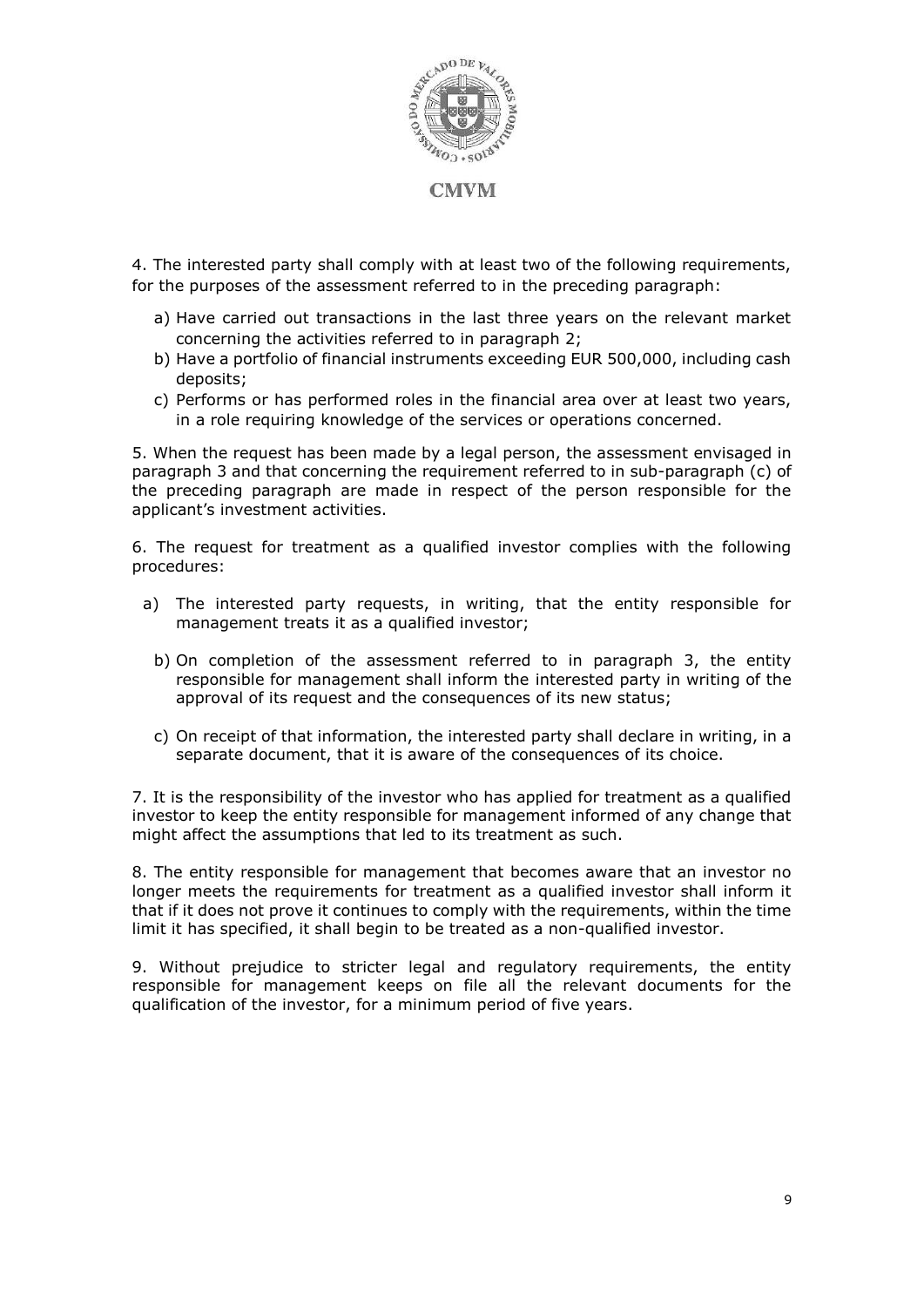

#### **Article 11 Marketing entities**

- 1. The following may be marketing entities of units:
	- a) Entities responsible for management;
	- b) Depositaries;
	- c) Financial intermediaries registered with the CMVM for the purpose of placement of public offerings or the reception and transmission of orders on behalf of third parties.

2. The relationship between the entity responsible for management and marketing entities is governed by a written contract.

3. The marketing entities are liable to the unit holders for any damage caused in the course of their business.

4. The marketing entities make available to investors all the information referred to them by the entity responsible for management.

## **Article 12 Marketing to non-qualified investors**

1. Social entrepreneurship funds and social entrepreneurship companies may be marketed to non-qualified investors, provided that they:

- a) Invest a maximum of EUR 5,000;
- b) State in writing that they are aware of the risks associated with the planned investment.

2. The requirements of the preceding sub-paragraphs do not apply to investments made by directors, managers or employees involved in the management activities of the social entrepreneurship funds or companies, when investing in the funds or companies they manage.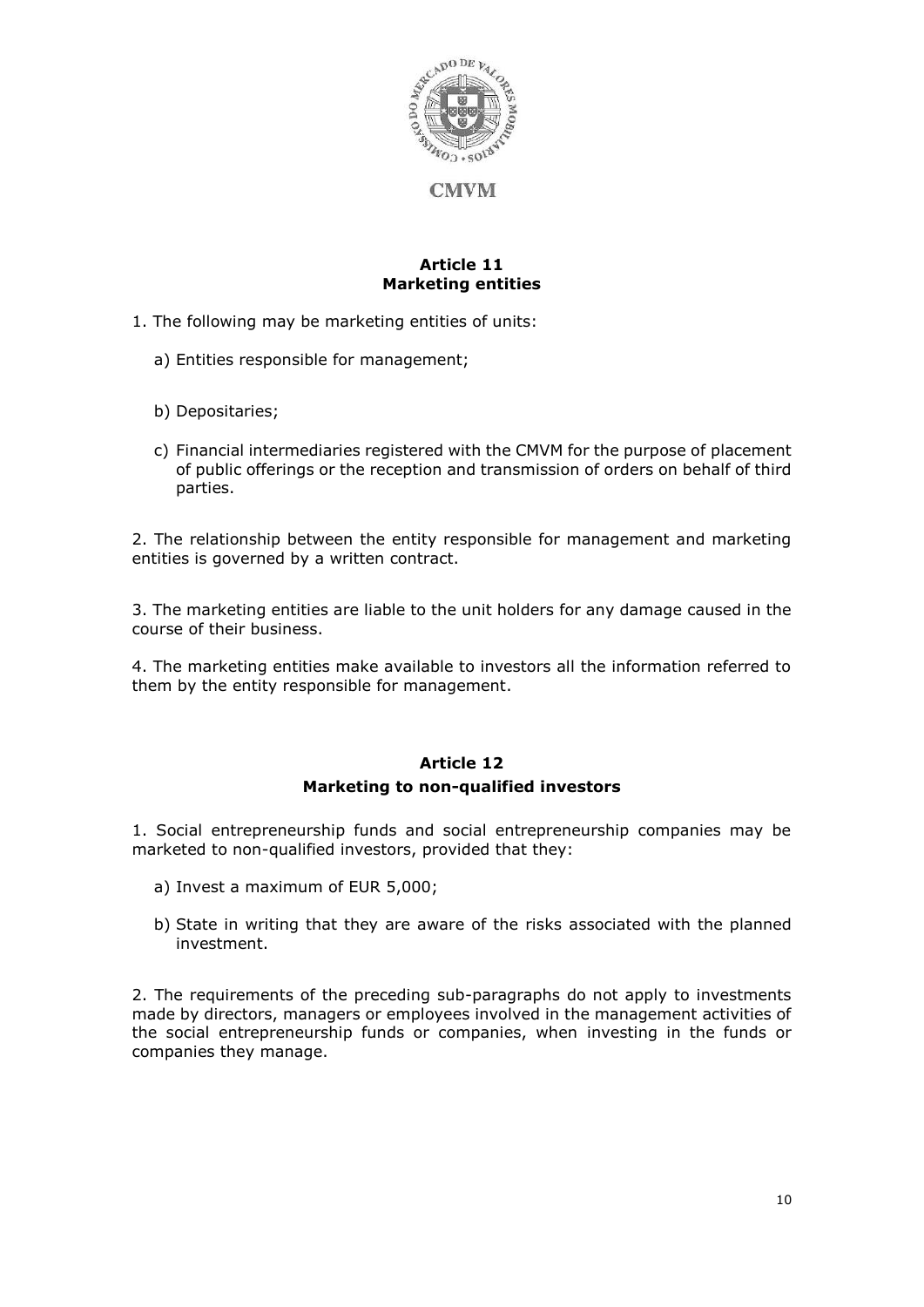

# **Title IV Information**

# **Article 13 In-house Rules of Procedure**

The in-house rules of procedure of venture capital companies and social entrepreneurship companies establish the following, at least:

- a) The general rules governing the operation of the company;
- b) The investment policy, when the company manages its own portfolio;
- c) The asset valuation rules;
- d) The investment and divestment procedures;
- e) Outsourcing of roles;
	- f) The procedures for the prevention of money laundering, for the management and mitigation of conflicts of interest, and for risk management and control; and
	- g) Information on the policy of monitoring the entities in which the investments are held.

## **Article 14 Information to investors**

1. The management entities of venture capital funds as provided for in article 17 (2) of the Legal Framework and venture capital companies provide their investors with clear and understandable information as provided for in article 13 of Regulation (EU) no. 345/2013, *mutatis mutandis*, before those investors make investment decisions.

2. The management entities of social entrepreneurship funds as provided for in article 4 (5) of the Legal Framework and social entrepreneurship companies provide their investors with clear and understandable information as provided for in article 14 of Regulation (EU) no. 346/2013, *mutatis mutandis*, before those investors make investment decisions.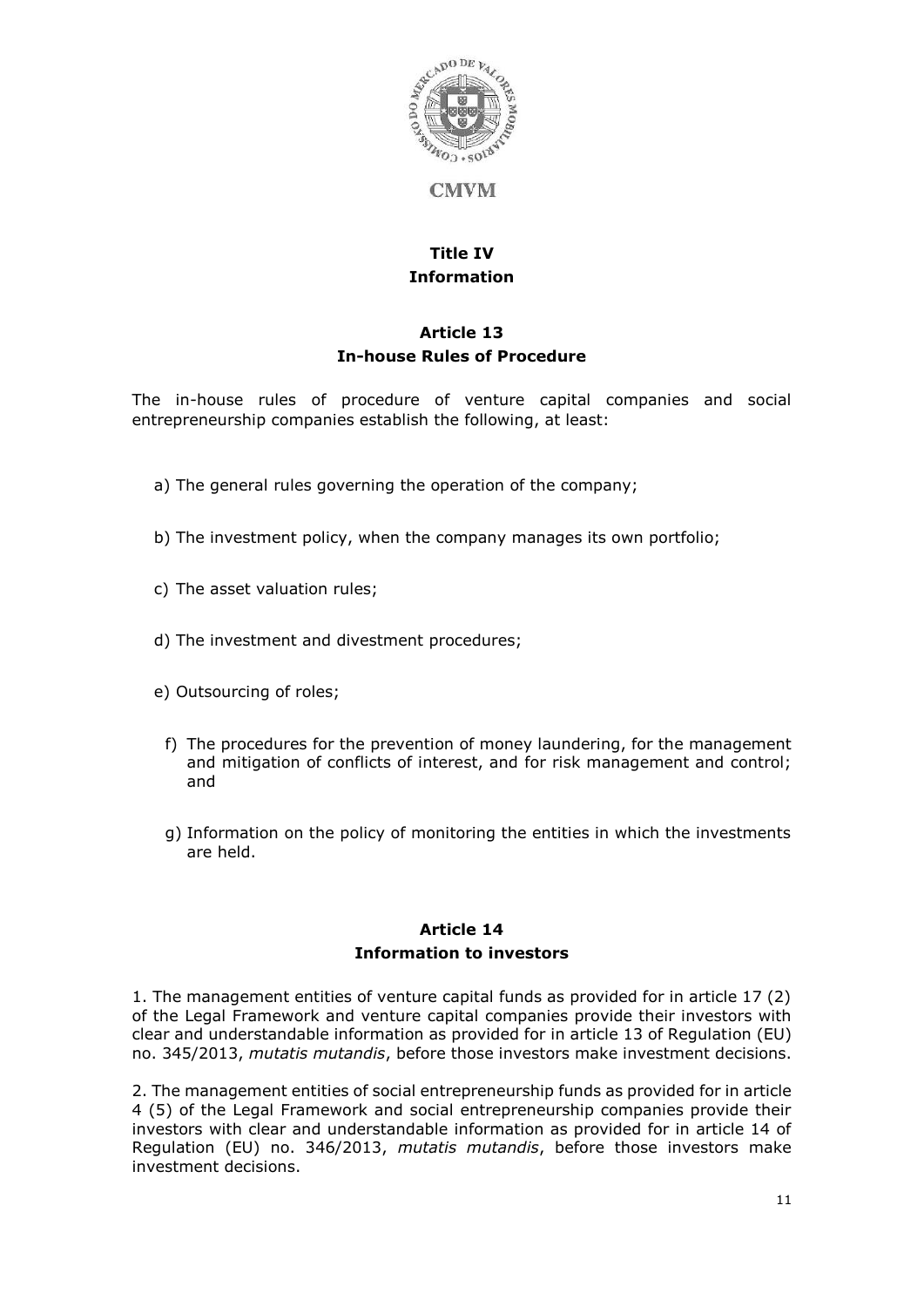

3. In addition to the information provided for in article 5 (3) of the Legal Framework, the entities responsible for the management of specialised alternative investment undertakings make information available to investors on the risks inherent to the assets in which those undertakings invest, in accordance with the undertakings' instruments of incorporation and before any investment is made in them.

#### **Article 15 Reporting obligations**

1. The management entities of venture capital funds, in relation to each venture capital fund, venture capital companies and venture capital investment companies send the following files to the CMVM every half-year, by the end of the second month following each half-year:

- a) Portfolio;
- b) Capital, performance and commissions;
- c) Investors;
- d) Acquisition and disposal of assets;
- e) Accounts, with balance sheet and income statement data.

2. The management entities of social entrepreneurship funds, social entrepreneurship companies, the management entities of specialised alternative investment funds and specialised alternative investment companies send the information referred to in preceding paragraph to the CMVM each year, by the end of the second month following the year's close.

3. Those referred to in article 17 (2) of the Legal Framework other than venture capital companies provide the CMVM with the information referred to in article 13 of the Legal Framework on an annual basis, as provided for therein.

## **Article 16 Report and accounts**

The management entities of venture capital funds, social entrepreneurship funds and specialised alternative investment funds, in relation to each fund they manage, venture capital companies, venture capital investment companies, social entrepreneurship companies, and specialised alternative investment companies, and venture capital investors, send to the CMVM, within 30 days of the annual meeting of investors or shareholders, respectively, the following documents, if applicable: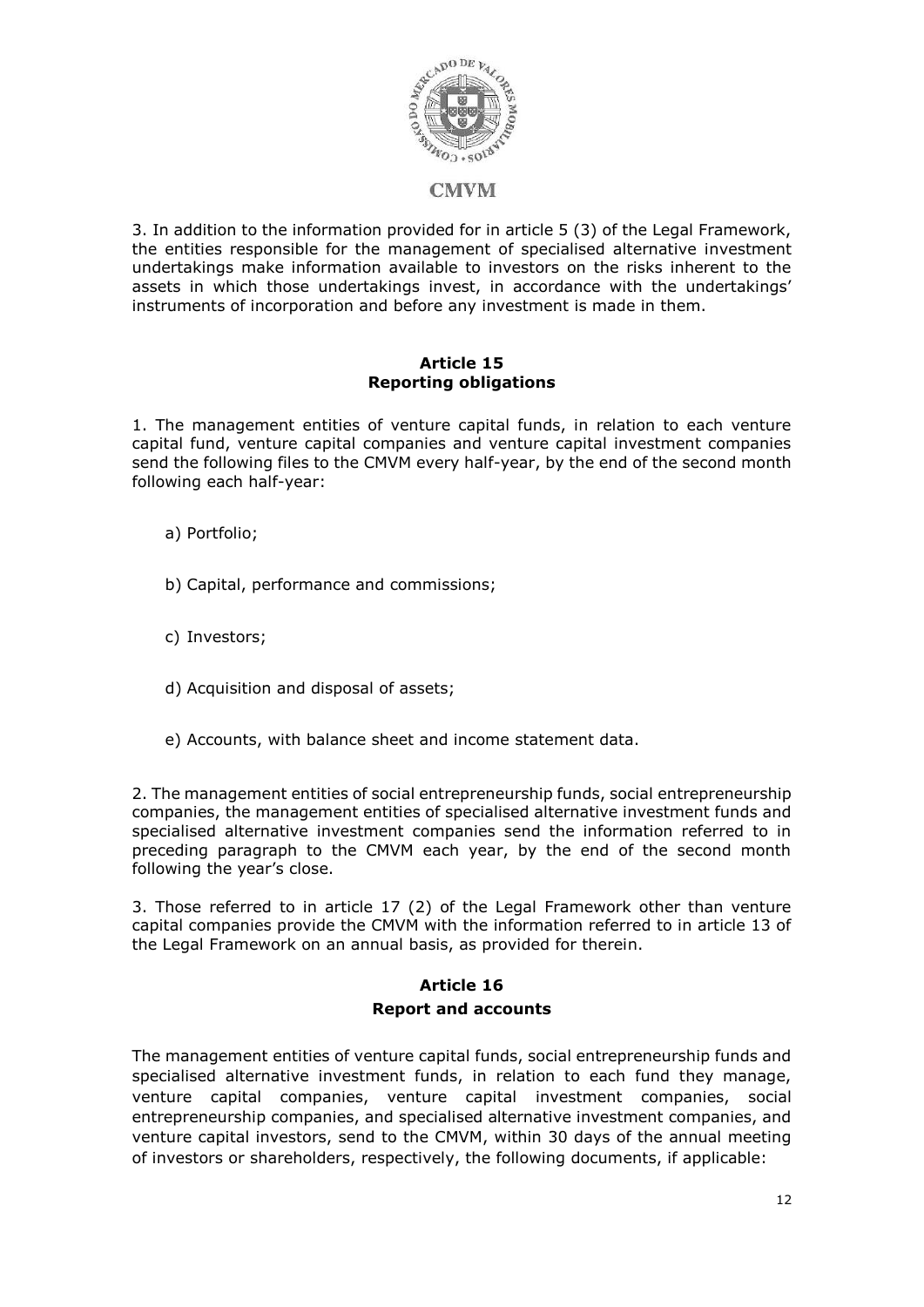

- a) Management report;
- b) Balance sheet, income statement, cash flow statement, statement of changes in equity and notes thereto;
- c) Report of the auditor registered in the CMVM;
- d) Minutes of the annual general meeting;
- e) Other accounting documents required by law or regulation.

## **Article 17 Reporting format**

The entities responsible for management send to the CMVM, via the extranet portal, and as defined in the CMVM's instructions, the information provided for in articles 15 and 16 and the updated management rules, without prejudice to the obligation to report any changes to the same, as established in the Legal Framework.

# **Title V Vicissitudes**

## **Article 18 Merger**

1. The merger of two or more venture capital investment undertakings, social entrepreneurship funds and specialised alternative investment undertakings may take place:

- a) By merging one or more undertakings into the acquiring undertaking, carried out by means of total transfer of the assets of one or more undertakings to the acquiring undertaking, with the winding up of the merged undertakings;
- b) By setting up a new undertaking, into which all the assets of the merging undertakings are transferred, and they are then wound up.
- 2. The merger of undertakings is subject to:
	- a) Subsequent communication to the CMVM within 15 days after taking effect, in the case of investment undertakings exclusively for qualified investors.
	- b) Prior communication to the CMVM, 30 days before taking effect, in the case of all other investment undertakings.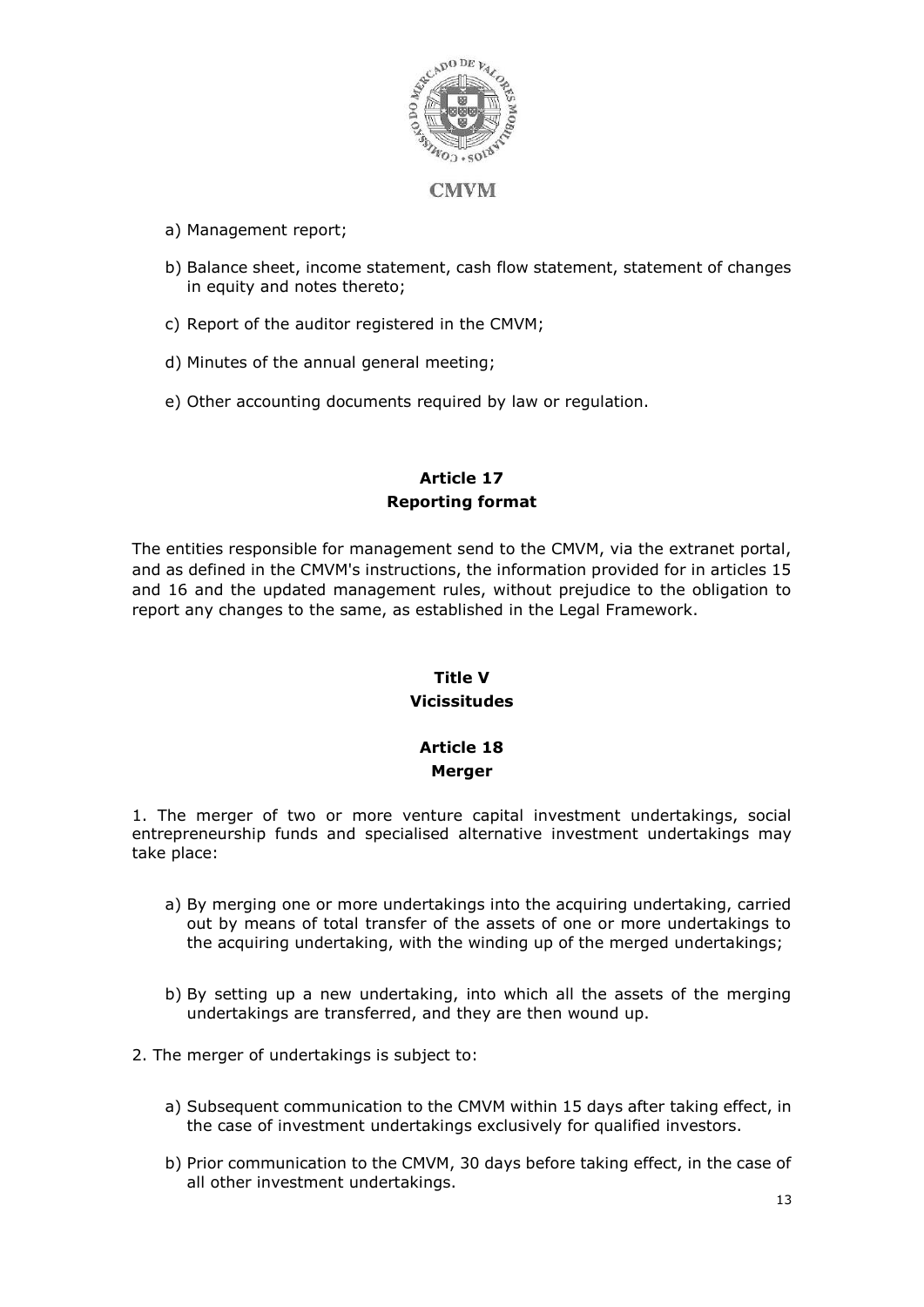

3. The merger procedure is conducted and sent to the CMVM with the following data and documents:

- a) The draft terms of merger, duly approved at general meetings of the investors of the merging undertaking and the acquiring undertaking, containing the following information in particular:
	- i) The type, reasons, conditions and objectives of the merger for all the undertakings involved;
	- ii) The planned date for the merger to take effect;
	- iii) Demonstration of the compatibility of the acquiring undertaking or the new undertaking, as appropriate, with its investment policy and asset valuation;
	- iv) The balance sheet of each of the undertakings concerned, showing in particular the value of the assets and liabilities to be transferred to the acquiring undertaking or to the new undertaking;
	- v) The criteria adopted for valuation of the assets and liabilities and fair values used;
	- vi) Demonstration of the swap ratio of units or shares;
- vii) The criteria for the allocation of units or shares to the investors in the undertaking resulting from the merger;
- viii) The rights ensured by the acquiring undertaking or by the new undertaking relative to investors in the merged undertaking who held special rights;
- ix) The date from which the transactions of the undertakings are treated from the accounting point of view as being carried out on behalf of the acquiring undertaking or the new undertaking;
- x) The updated version of the management rules or in-house rules of procedure of the acquiring undertaking;
- xi) The opinion of the statutory auditors of the undertakings involved in the merger;
- xii) Report of an independent registered in the CMVM on the draft terms of merger, in particular on the matters set out in sub-paragraphs (v), (vi) and (vii).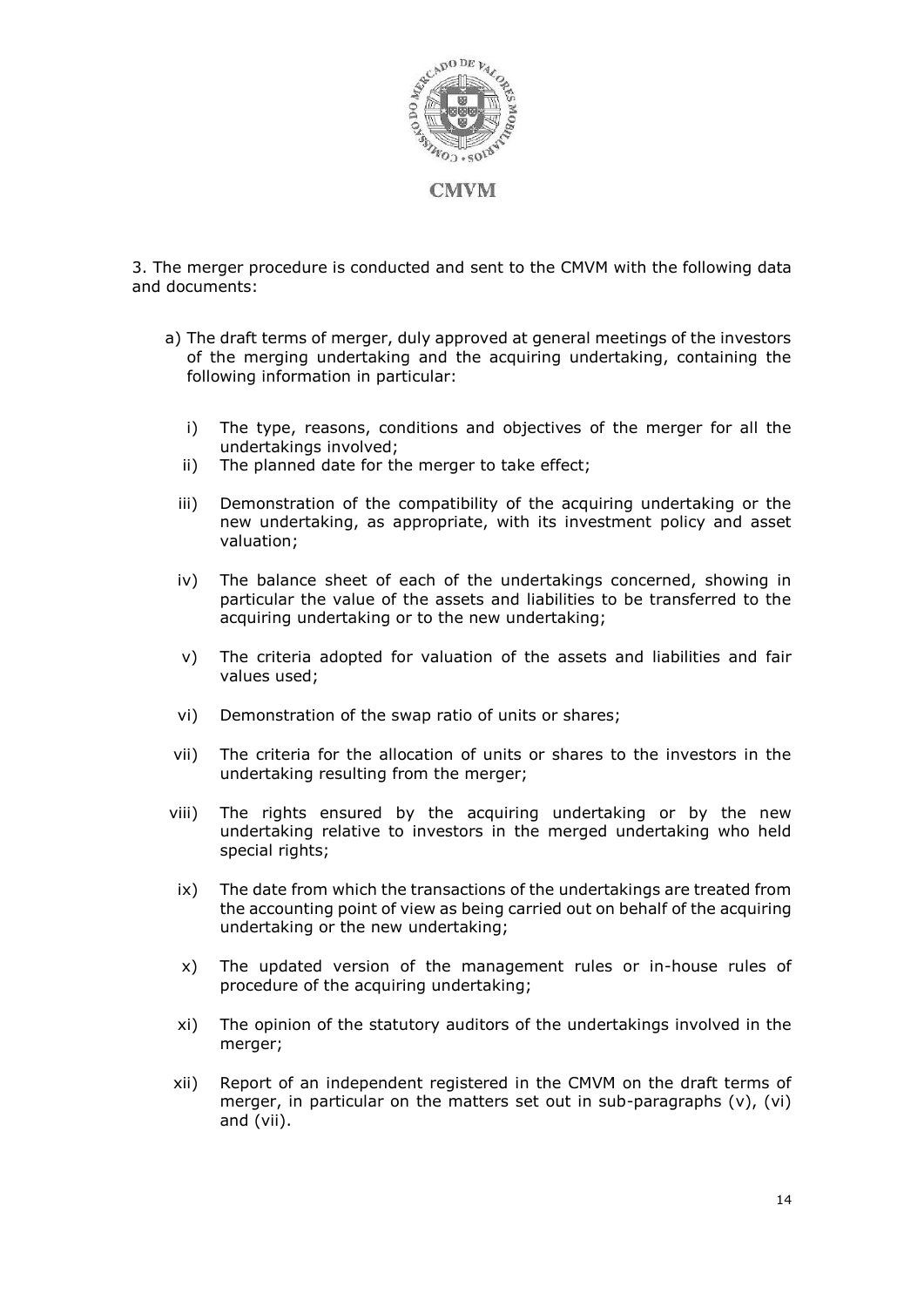

- b) The statements of agreement of each of the depositaries involved in the merger;
- c) Approval of the merger by the general meetings of the investors in the undertakings involved in the merger, in the case of the operations referred to in paragraph 2(a);
- d) The information necessary for the incorporation of the new undertaking, in the case referred to in paragraph  $1(b)$ , in particular the documents of incorporation;
- e) The date on which the transactions referred to in paragraph 2(a) take effect.

4. The balance sheet referred to in sub-paragraph  $(a)(iv)$  of the preceding paragraph may be:

- a) The balance sheet for the last financial year, provided that it has been closed during the six months preceding the date of the terms of merger;
- b) A balance sheet up to a date no earlier than the quarter preceding the draft terms of merger.

5. The merger takes effect on the date of subscription of the units or shares of the acquiring undertaking. This date is also that for the calculation of the terms of exchanging the units or shares of the merging undertaking for units or shares of the acquiring undertaking and, if applicable, for the calculation of the net asset value for cash payments.

6. Investors voting against the merger may request the reimbursement of the units or shares held, and this right may be exercised up to five business days before the date on which the merger takes effect.

#### **Article 19 Splitting**

The provisions relating to mergers apply to the splitting of venture capital investment undertakings, social entrepreneurship funds and specialised alternative investment undertakings, *mutatis mutandis*.